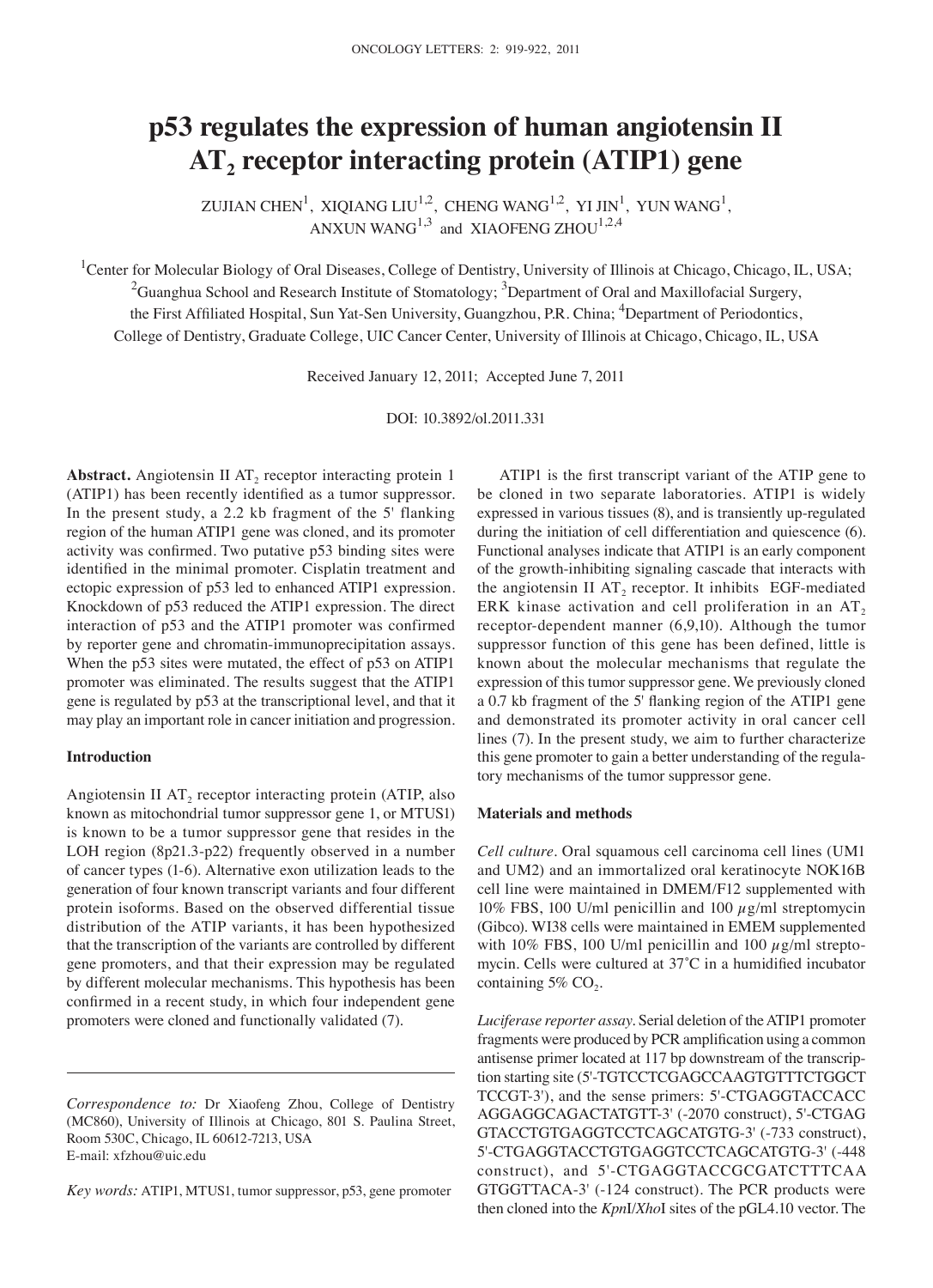

Figure 1. The promoter activity of human ATIP1 gene. (A) Serial deletions of the 5' flanking sequence of the ATIP1 gene were inserted into the luciferase reporter constructs as described in Materials and methods. Numbers indicate the length of the respective constructs in the base pairs. The constructs were transiently transfected into WI38 cells and the luciferase reporter assays were performed to test relative promoter activities. \* p<0.05, statistically significant difference in the promoter activity when compared to the control (empty vector). (B) The luciferase reporter construct containing the fragment from -124 to +117 bp of the ATIP1 gene promoter and an empty vector (as reference) were transfected into WI38, NOK16B, UM1 and UM2 cells and the luciferase reporter assays were performed to test relative promoter activities. Data represent at least three independent experiments with similar results.

+23 construct was created by annealing synthesized sense and antisense oligonucleotides (Sigma‑Genosys, St. Louis, MO, USA) corresponding to +23 to +117 of the promoter fragment and then inserted into the *Kpn*I/*Xho*I sites of the pGL4.10 vector. The -1366 construct was created by PCR amplification of the ‑1366 to +117 bp of the promoter fragment (sense primer: 5'-CAAGGTTTTGGGAGGTAGAGG-3' and antisense primer: 5'‑CCAAGTGTTTCTGGCTTCCGT‑3'). The PCR products were cloned into a TOPO TA cloning vector (Invitrogen, Carlsbad, CA, USA), then subcloned into the pGL4.10 vector. The p53 site mutation constructs were created based on the -124 construct in which the predicted p53 site (from  $-7$  to  $+3$ ) was mutated to TCTTCGAACG (p53m1 construct), the second p53 site (from  $+12$  to  $+21$ ) was mutated to GAGTCGATTC (p53m2 construct), or both p53 sites were mutated (p53m12 construct). The constructs were verified by sequencing and transiently transfected into cells using lipofectamine 2000 (Invitrogen). The pGL4.74 vector (Promega, Madison, WI, USA) was co‑transfected as an internal control for the normalization of transfection efficiency. After 48 h, transfected cells were harvested with ice-cold phosphate-buffered saline (PBS), and dual luciferase assays were performed according to the manufacturer's protocol using a Glomax 20/20 luminometer (Promega).

*Effect of p53 on ATIP1 expression.* To test the effect of p53 on ATIP1 expression, a p53 expression vector (Addgene plasmid 10838, Addgene Inc., Cambridge, MA, USA), empty pcDNA3.0 vector (Invitrogen), siRNA specific to p53 (Cell Signaling, MA, USA) or control siRNA were transfected as



Figure 2. ATIP1 gene expression is regulated by p53. WI38 cells were transfected with either (A) p53 expression vector or an empty vector (pcDNA), (B) incubated with cisplatin or vehicle alone, or (C) treated with anti-p53 or control siRNA. Quantitative RT-PCR was performed to measure the expression of the ATIP1 gene. Data represent at least three independent experiments with similar results. \* p<0.05.



Figure 3. p53 interacts with the ATIP1 gene promoter. (A) The luciferase reporter construct containing the fragment from -124 to +117 bp of the ATIP1 gene promoter was co-transfected into WI38 cells with increasing concentrations of a p53 expression vector. The luciferase reporter assays were performed to assess the relative promoter activities. (B) Chromatinimmunoprecipitation (ChIP) assays were performed using either p53 antibody or control IgG. Quantitative PCR was performed to measure the relative enrichment of the DNA fragment representing the ATIP1 gene promoter in the IP products. Insert: gel images of the PCR products that terminated in the log phase of the amplification (semi-quantitative PCR analysis of the ChIP products). Data represent at least three independent experiments with similar results. \* p<0.05.

previously described (11). To test the effect of DNA damage on ATIP1 expression, 50 nm of cisplatin (cis‑diamminedichloroplatinum II; Sigma‑Aldrich, St. Louis, MO, USA) or vehicle alone was incubated with the WI38 cells for 4 h. Total RNA from the cells was isolated using an RNeasy mini kit (Qiagen, Germany). Quantitative reverse transcriptionpolymerase chain reaction (qRT‑PCR) was performed as previously described (12) to evaluate the expression of ATIP1 gene. In brief, RNA was converted to first‑strand cDNA using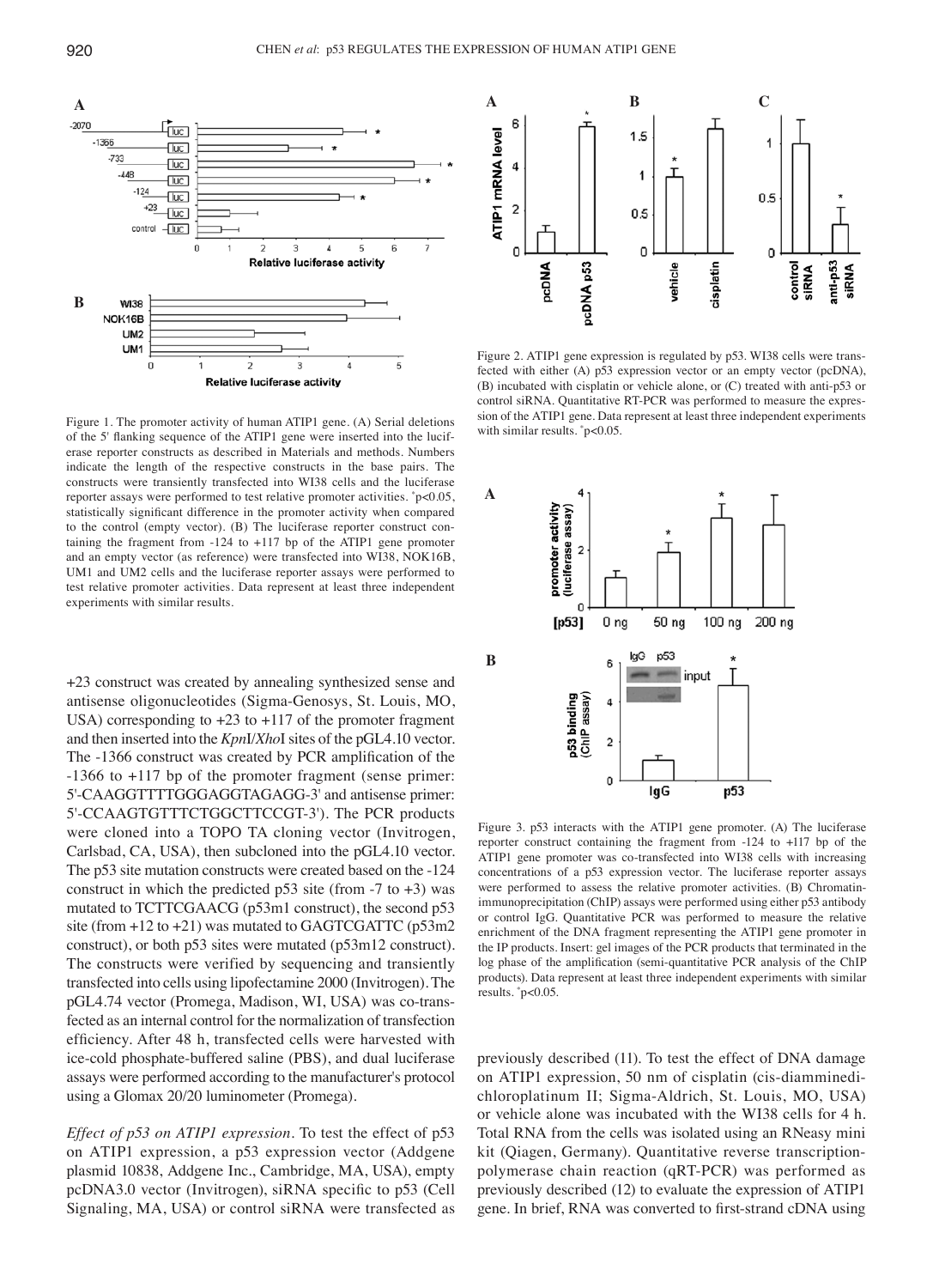

Figure 4. ATIP1 promoter activity is regulated by two p53 binding sites located in the minimal promoter. (A) Two putative p53 binding sites (underline) were identified in the minimal promoter of the ATIP1 gene. The first binding site overlaps with the intron/exon junction (-7 to +3). The second binding site is located in the exon (+12 to +21). The consensus sequence was shown below the identified p53 sites (R=A/G, W=A/T and Y=C/T). 5' RACE assay was carried out to confirm the start of the exon (transcription start site). (B) The mutation luciferase constructs were created by mutating one or both p53 binding sites from the -124 construct. These mutant constructs and wild-type -124 and -448 constructs were co-transfected into the cells with a p53 expression vector or an empty vector (pcDNA). The luciferase reporter assays were performed to test relative promoter activities. Data represent at least three independent experiments with similar results. \* p<0.05.

Thermoscript reverse transcriptase and random hexamers (Invitrogen). The quantitative PCR was performed using an ABI 7900HT Real-time PCR system (Applied Biosystems, Foster City, CA, USA). The primer sets specific to ATIP1 (forward: 5'‑TCCATGGAAATTGCCTCTTC‑3', and reverse: 5'‑AGTCGAAGGTTTCGAAGCAA‑3') were used. Reactions were performed in triplicate. The melting curve analyses were performed to ensure the specificity of the qRT‑PCR reactions. The data analysis was performed using 2<sup>-∆∆Ct</sup> as previously described (13), where β-actin was used as the reference gene.

 **A**

 **B**

*ChIP assays.* The chromatin-immunoprecipitation (ChIP) assays were performed with a SimpleChIP Enzymatic Chromatin IP kit (Cell Signaling) according to the manufacturer's protocol with a TransCruz reagent for p53 ChIP analysis (rabbit polyclonal p53 antibody) from Santa Cruz Biotechnology (Santa Cruz, CA, USA). Rabbit IgG was used as the control. Quantitative PCR was performed as described above using the primers: forward: 5'‑TCCTGAGACCACCCACTTTC‑3', and reverse: 5'‑AATCTCCCTCCTGCAGGTCT‑3', which were located around the predicted p53 sites in the ATIP1 promoter The input chromatin samples obtained prior to the IP experiment were used as a reference. Semi‑quantitative PCR analyses were also performed to assess the recruitment of p53, in which PCR reactions were terminated at the log phase of the amplification (25 cycles). The resulting PCR products were separated and visualized on a gel.

*5' RACE.* To characterize the 5' untranslated region (5'‑UTR) of the ATIP1 transcript, 5' RACE assays were carried out using mRNA isolated from NOK16B cells and a FirstChoice® RLM‑RACE kit (Ambion Inc., Austin, TX, USA) as previously described (7). Gene‑specific outer (5'‑GCAGGTGGCGAGATT TCACA‑3') and gene‑specific inner primers (for nested PCR:

5'‑CCAAGTGTTTCTGGCTTCCGT‑3') were used. Outer and inner forward primers supplied in the FirstChoice RLM‑RACE kit were used for 5' RACE. The RACE products were PCR amplified, gel purified and then sequenced.

### **Results and Discussion**

We cloned a 2.2 kb fragment of the 5' flanking region of the ATIP1 gene, from 2070 bp upstream of the transcription start site (-2070) to 117 bp downstream of the transcription start site (+117). As shown in our serial deletion experiment (Fig. 1A), when the five constructs (the  $-2070$  to  $+117$  bp,  $-1366$  to +117 bp, ‑733 to +117 bp, ‑448 to +117 bp, or the ‑124 to +117 bp sections of this fragment) were inserted into the luciferase reporter gene constructs, compatible promoter activities were observed for the five constructs. The minimal promoter appears to be located at the  $-124$  to  $+117$  bp section of this fragment. A significant reduction in promoter activity was observed when the  $-124$  to  $+22$  segment was truncated from the minimal promoter. This minimal promoter is functional in WI38 cells (embryonic lung fibroblasts), UM1 and UM2 cells (oral squamous cell carcinoma cell lines) and NOH16B cells (an immortalized oral keratinocyte cell line) (Fig. 1B). The ATIP1 promoter activity has also been independently confirmed in a breast cancer cell line (MCF7) and a human endothelial cell (EA.hy926) (14). These results suggest that the promoter for the ATIP1 gene is ubiquitous (independent of cell type). This finding correlates with the previous observation that ATIP1 is widely expressed in a variety of tissues (8).

As shown in Fig. 2A, the ectopic expression of p53 led to up‑regulation of the ATIP1 gene expression. Similarly, when cells were treated with the DNA‑damaging agent, cisplatin, an enhanced ATIP1 expression was observed (Fig. 2B). In contrast, knockdown of p53 with siRNA led to a reduced